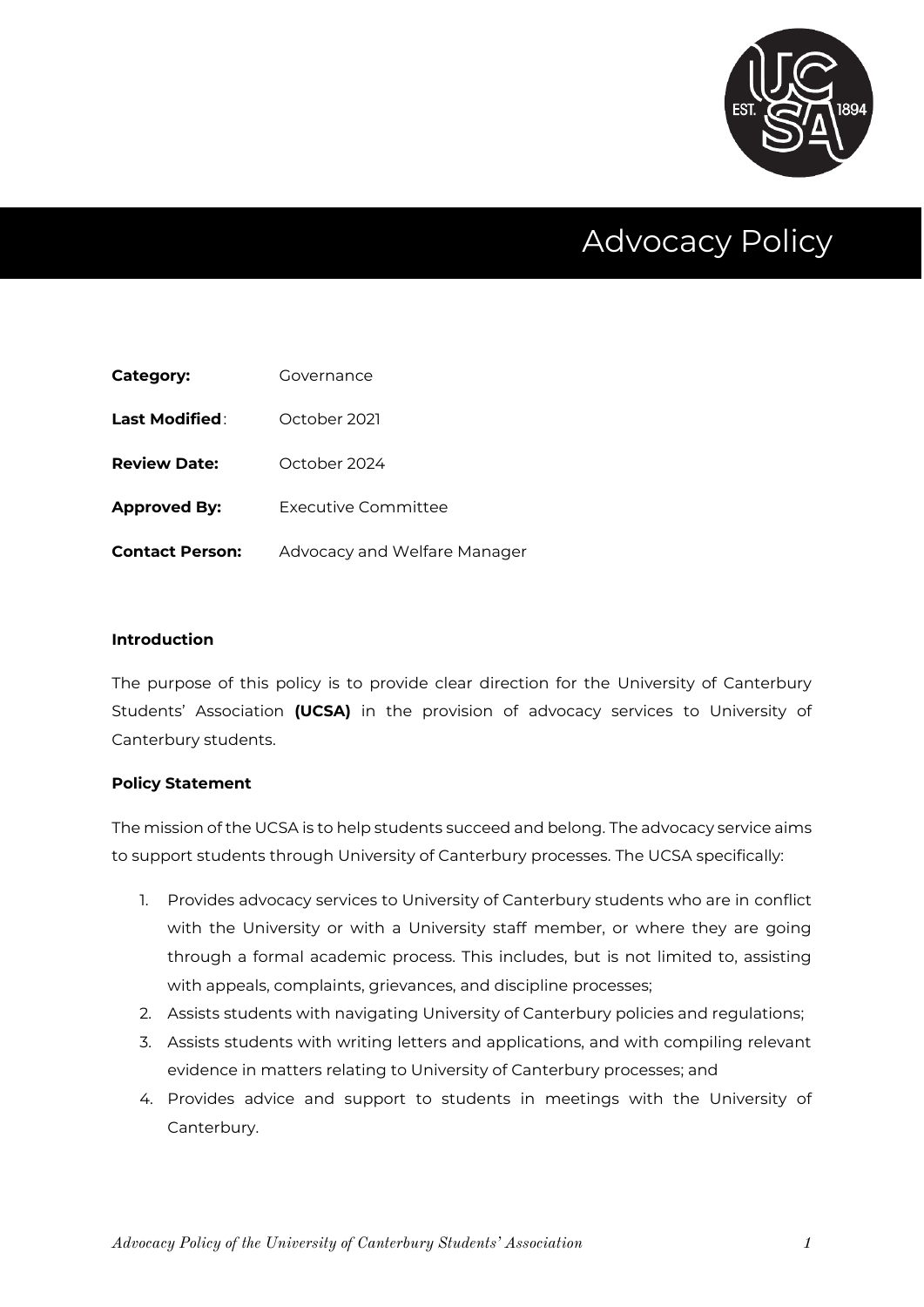# **Responsibility**

The UCSA advocacy service is the responsibility of and provided by the UCSA Advocacy and Welfare team.

# **Policy**

# **1. Access**

- **A.** In order to access the advocacy service, the student must meet with a member of the UCSA Advocacy and Welfare team.
- **B.** A student that turns up unannounced will be accommodated where possible but may be sent away with a later appointment time at the UCSA Advocacy and Welfare team's discretion.
- **C.** When meeting with an Advocacy and Welfare team member, the student may be asked for additional information and documentation so this team member can better understand the student's situation in order to best advice and support the student.

# **2. Eligibility**

- **A.** The UCSA Advocacy and Welfare team will only provide advocacy assistance to fully enrolled UC students, other than the exceptions listed in 2(B). Being "fully enrolled" for the purposes of this policy means that the student is enrolled in at least one course at the University of Canterbury, and the final grade for that course has not yet been released.
- **B.** To access the UCSA advocacy service, the student must be fully enrolled at the University of Canterbury, except in the cases where the assistance required is related to:
	- i. Enrolling at UC; or
	- ii. A situation that occurred while the person was enrolled at the University of Canterbury.
- **C.** The UCSA advocacy service is accessible to all fully enrolled UC students, including undergraduate and postgraduate students, domestic and international students, part-time and full-time students, and campus-based and distance students.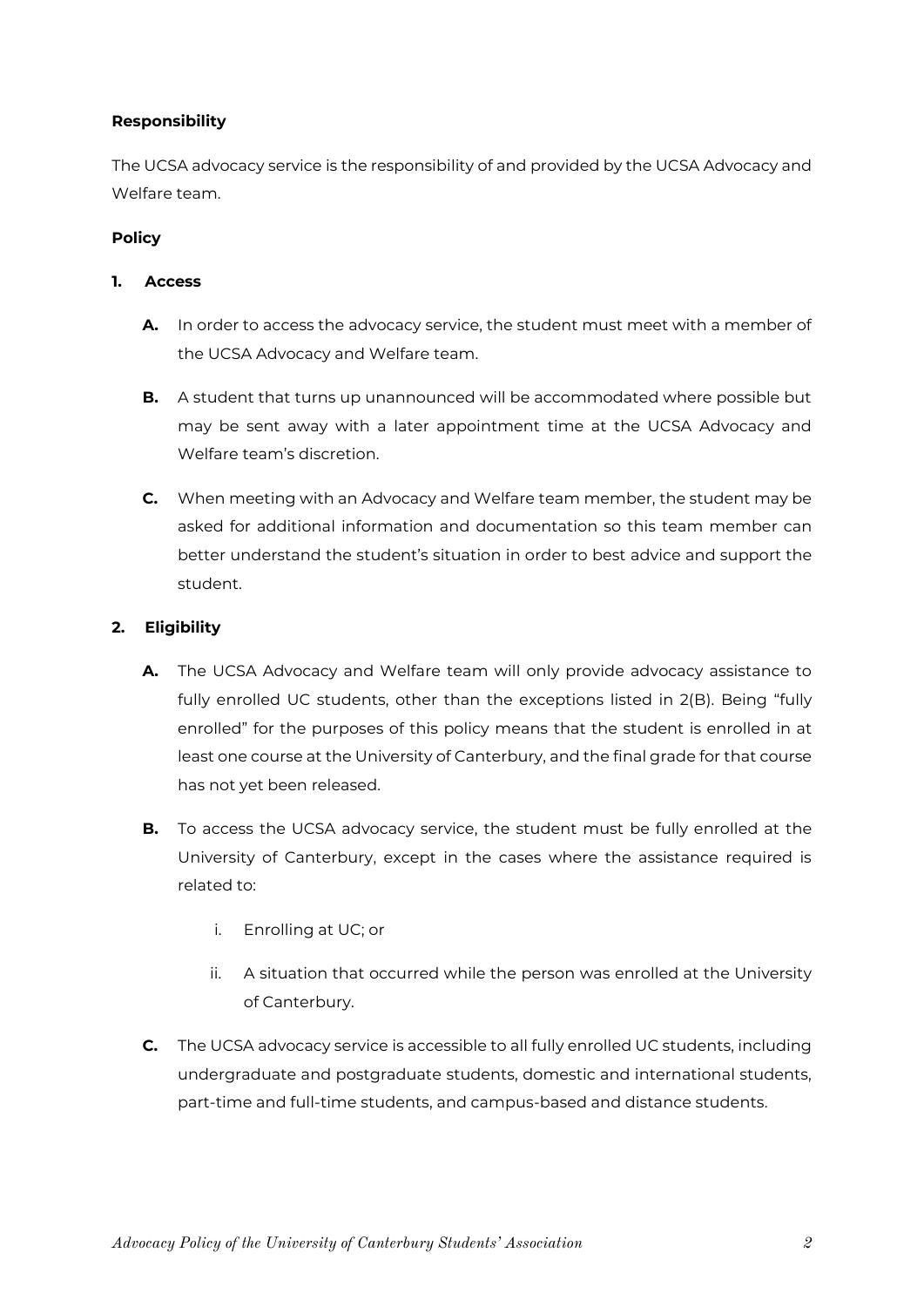# **3. Provision**

- **A.** The UCSA Advocacy and Welfare team can only provide advocacy assistance, advice, and support where the student is pursuing a matter, appeal, or complaint/concern against the University of Canterbury or a University staff member, and within the processes of the University of Canterbury.
- **B.** The advocacy assistance, advice, and support provided by the Advocacy and Welfare team includes, but is not limited to:
	- i. Assisting with appeals, complaints, grievances, and discipline processes;
	- ii. Assisting students with navigating University of Canterbury policies and regulations;
	- iii. Assisting students with writing letters and applications, and with compiling relevant evidence in matters relating to University of Canterbury processes; and
	- iv. Providing advice and support to students in meetings with the University of Canterbury.
- **C.** The Advocacy and Welfare team cannot provide advocacy assistance, advice, or support to students who wish to pursue a matter, appeal, or complaint/concern against any organisation/parties other than the University of Canterbury, a person who is not a staff member of the University of Canterbury, or through a process that is external to the University of Canterbury.
- **D.** The Advocacy and Welfare team cannot provide advocacy assistance, advice, or support to students who have disputes/disagreements with, or wish to file complaints/concerns against the UCSA, a UCSA staff member or volunteer, or the UCSA Executive or its members.
- **E.** The Advocacy and Welfare team cannot provide advocacy assistance, advice, or support to students who have disputes/disagreements with, or wish to file complaints/concerns against, another University of Canterbury student.

# **4. Support People and External Advocates**

**A.** Students are welcome to bring support people with them when meeting with the Advocacy and Welfare team to discuss their advocacy issues. Notwithstanding this, the Advocacy and Welfare team reserve the right to request to speak with the student on their own if deemed necessary.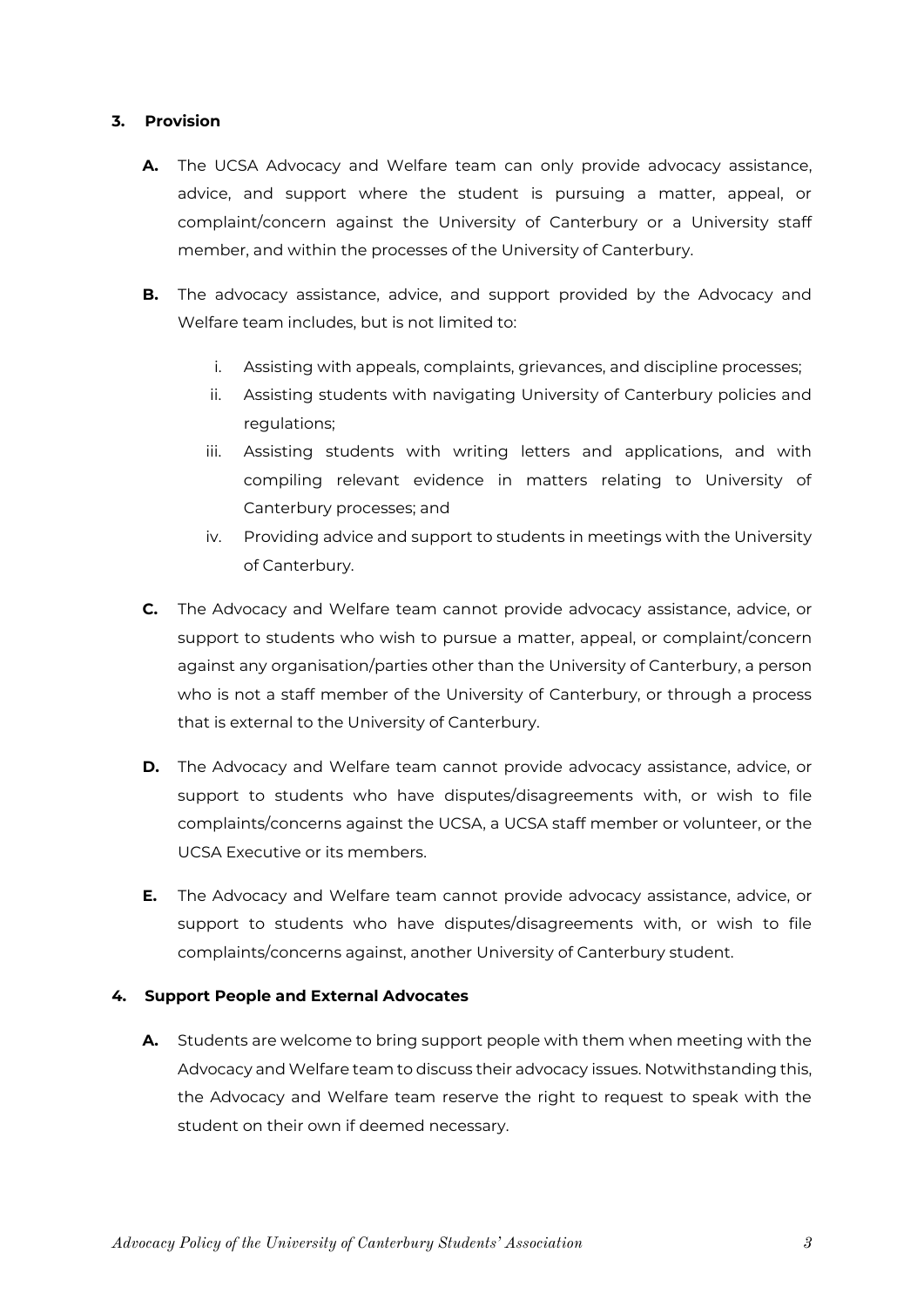**B.** If a student engages an external advocate or advisor (e.g. a lawyer), then the Advocacy and Welfare team will no longer be able to provide advocacy assistance, advice, or support to the student with that advocacy issue. This is to ensure that students are not provided with conflicting advice or representation. Students who engage such an external advocate or advisor must advise the Advocacy and Welfare team of this engagement as soon as practicable.

#### **5. Holistic Care and Referrals**

- **A.** The UCSA Advocacy and Welfare team is dedicated to the holistic care of students who contact them seeking support. As a result, there may be situations where the Advocacy and Welfare team is unable to provide assistance, advice, or support to the student through the Advocacy service as described in this policy, but may be able to provide support through its Welfare mandate. This may be through the provision of one or more specific Welfare services, through providing general and common sense advice or support, or through referral to another support service.
- **B.** In situations where the UCSA Advocacy and Welfare team is not able to provide assistance, advice, or support to students as specified in 3(C), (D) and (E), the Advocacy and Welfare team member meeting with the student will:
	- i. Explain why the UCSA Advocacy and Welfare team is unable to provide assistance to them; and
	- ii. Where appropriate, refer the student to alternative University of Canterbury support services and/or external organisations that can provide the assistance, advice, or support the student requires.
- **C.** Referrals will only be made with the consent of the students involved.
- **D.** Referrals can be made either by:
	- i. Providing students with the information for the relevant University of Canterbury support services and/or external organisations; or
	- ii. Making direct referrals with the relevant University of Canterbury support services and/or external organisations.

# **6. Exceptional Circumstances**

**A.** In exceptional circumstances, the UCSA Advocacy and Welfare team may provide assistance, advice, or support to students outside the rules of this policy with